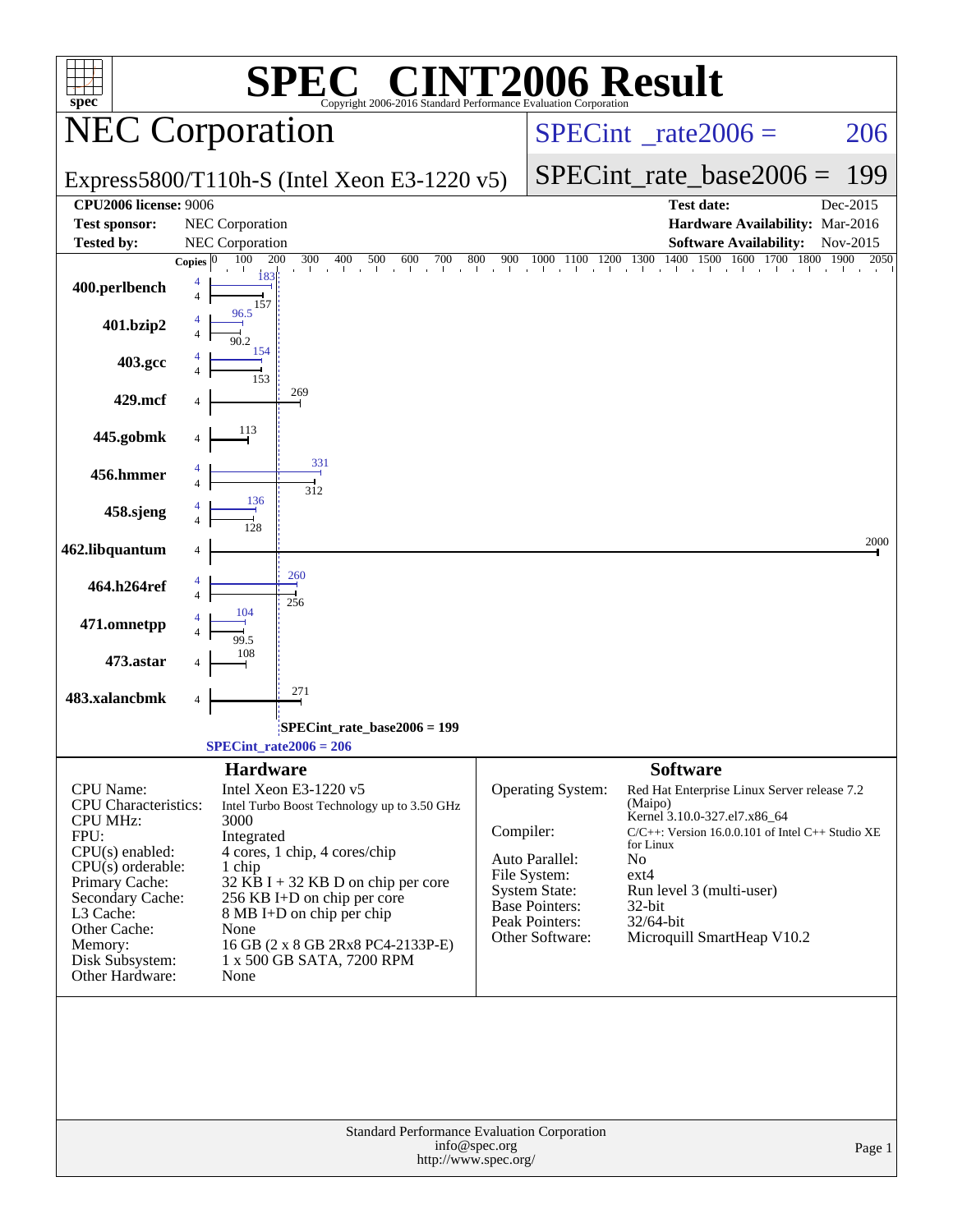

## NEC Corporation

SPECint rate $2006 = 206$ 

Express5800/T110h-S (Intel Xeon E3-1220 v5)

[SPECint\\_rate\\_base2006 =](http://www.spec.org/auto/cpu2006/Docs/result-fields.html#SPECintratebase2006) 199

**[CPU2006 license:](http://www.spec.org/auto/cpu2006/Docs/result-fields.html#CPU2006license)** 9006 **[Test date:](http://www.spec.org/auto/cpu2006/Docs/result-fields.html#Testdate)** Dec-2015

**[Test sponsor:](http://www.spec.org/auto/cpu2006/Docs/result-fields.html#Testsponsor)** NEC Corporation **[Hardware Availability:](http://www.spec.org/auto/cpu2006/Docs/result-fields.html#HardwareAvailability)** Mar-2016 **[Tested by:](http://www.spec.org/auto/cpu2006/Docs/result-fields.html#Testedby)** NEC Corporation **[Software Availability:](http://www.spec.org/auto/cpu2006/Docs/result-fields.html#SoftwareAvailability)** Nov-2015

#### **[Results Table](http://www.spec.org/auto/cpu2006/Docs/result-fields.html#ResultsTable)**

|                    | <b>Base</b>   |                |       |                |       |                |            | <b>Peak</b>   |                |              |                                                                                                          |              |                |              |
|--------------------|---------------|----------------|-------|----------------|-------|----------------|------------|---------------|----------------|--------------|----------------------------------------------------------------------------------------------------------|--------------|----------------|--------------|
| <b>Benchmark</b>   | <b>Copies</b> | <b>Seconds</b> | Ratio | <b>Seconds</b> | Ratio | <b>Seconds</b> | Ratio      | <b>Copies</b> | <b>Seconds</b> | <b>Ratio</b> | <b>Seconds</b>                                                                                           | <b>Ratio</b> | <b>Seconds</b> | <b>Ratio</b> |
| 400.perlbench      |               | 248            | 157   | 248            | 157   | 248            | 158        |               | 214            | 183          | 214                                                                                                      | 183          | 213            | 183          |
| 401.bzip2          |               | 429            | 90.0  | 428            | 90.2  | 428            | 90.2       |               | 398            | 97.0         | 400                                                                                                      | 96.5         | 400            | 96.5         |
| $403.\mathrm{gcc}$ |               | 209            | 154   | 211            | 152   | 211            | <u>153</u> | 4             | 210            | 153          | 209                                                                                                      | <u>154</u>   | 208            | 155          |
| $429$ .mcf         |               | 135            | 269   | 136            | 269   | 136            | 269        |               | 135            | 269          | 136                                                                                                      | 269          | 136            | 269          |
| $445$ .gobm $k$    |               | 371            | 113   | 372            | 113   | 370            | 113        |               | 371            | <b>113</b>   | 372                                                                                                      | 113          | 370            | 113          |
| 456.hmmer          |               | 119            | 314   | 120            | 312   | 120            | 311        |               | 113            | 331          | 113                                                                                                      | 331          | 113            | 331          |
| $458$ .sjeng       |               | 377            | 128   | 377            | 128   | 377            | 128        |               | 355            | 136          | 355                                                                                                      | 136          | 355            | 136          |
| 462.libquantum     |               | 41.4           | 2000  | 41.3           | 2010  | 41.4           | 2000       |               | 41.4           | 2000         | 41.3                                                                                                     | 2010         | 41.4           | 2000         |
| 464.h264ref        |               | 346            | 256   | 345            | 256   | 346            | 256        |               | 341            | 260          | 340                                                                                                      | 260          | 341            | 260          |
| 471.omnetpp        |               | 251            | 99.6  | 251            | 99.5  | 252            | 99.3       |               | 241            | 104          | 241                                                                                                      | 104          | 241            | 104          |
| $473$ . astar      |               | 261            | 108   | 260            | 108   | 261            | 108        |               | 261            | 108          | 260                                                                                                      | 108          | 261            | 108          |
| 483.xalancbmk      | Δ             | 102            | 272   | 102            | 271   | 102            | 271        | 4             | 102            | 272          | 102                                                                                                      | 271          | 102            | 271          |
|                    |               |                |       |                |       |                |            |               |                |              | Results appear in the order in which they were run. Bold underlined text indicates a median measurement. |              |                |              |

#### **[Submit Notes](http://www.spec.org/auto/cpu2006/Docs/result-fields.html#SubmitNotes)**

 The taskset mechanism was used to bind copies to processors. The config file option 'submit' was used to generate taskset commands to bind each copy to a specific processor. For details, please see the config file.

#### **[Operating System Notes](http://www.spec.org/auto/cpu2006/Docs/result-fields.html#OperatingSystemNotes)**

Stack size set to unlimited using "ulimit -s unlimited"

#### **[Platform Notes](http://www.spec.org/auto/cpu2006/Docs/result-fields.html#PlatformNotes)**

 BIOS Settings: Power Management Policy: Custom Energy Performance: Performance

#### **[General Notes](http://www.spec.org/auto/cpu2006/Docs/result-fields.html#GeneralNotes)**

Environment variables set by runspec before the start of the run: LD\_LIBRARY\_PATH = "/home/cpu2006/libs/32:/home/cpu2006/libs/64:/home/cpu2006/sh"

 Binaries compiled on a system with 1x Intel Core i5-4670K CPU + 32GB memory using RedHat EL 7.1 Transparent Huge Pages enabled with: echo always > /sys/kernel/mm/transparent\_hugepage/enabled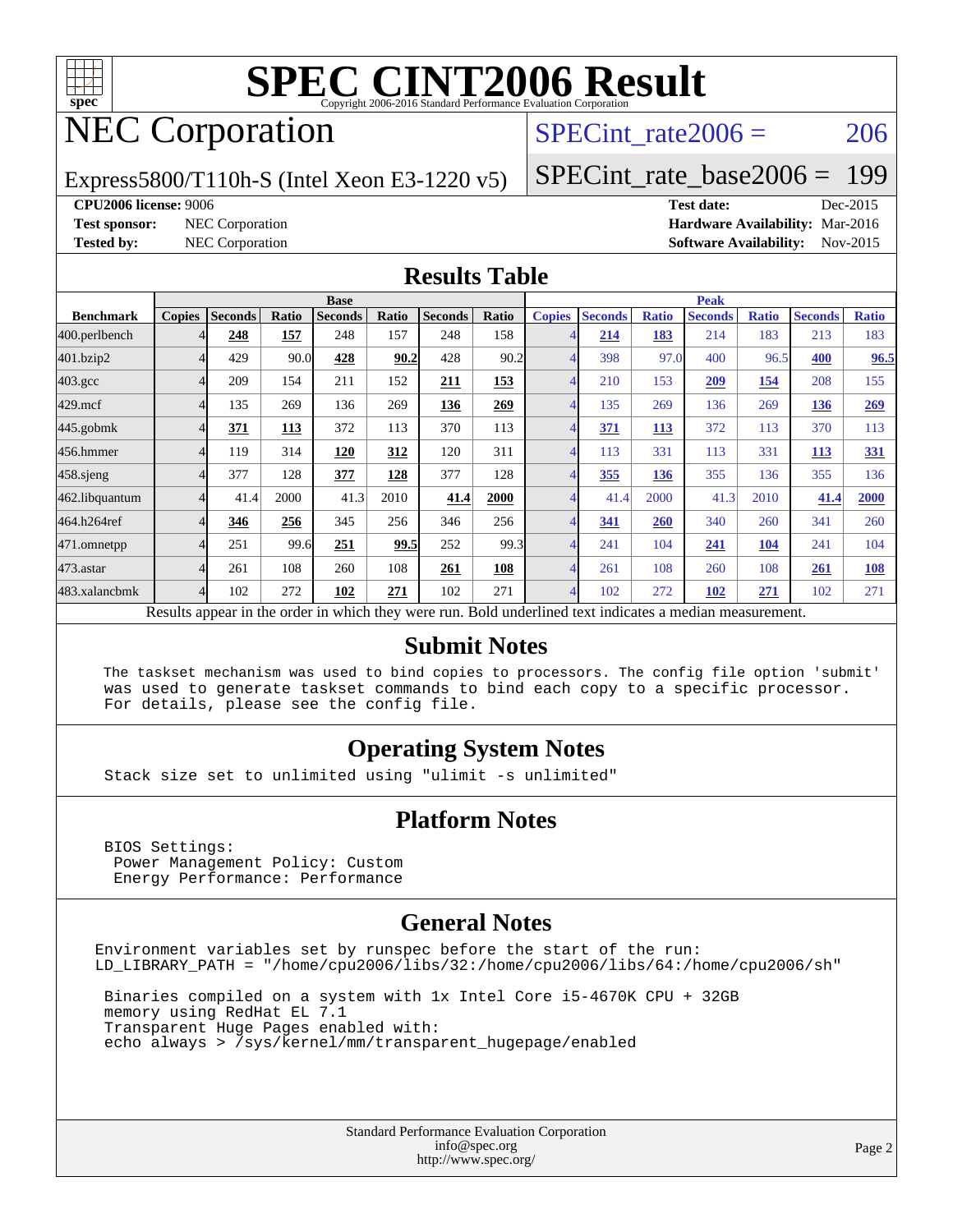

NEC Corporation

SPECint rate $2006 = 206$ 

[SPECint\\_rate\\_base2006 =](http://www.spec.org/auto/cpu2006/Docs/result-fields.html#SPECintratebase2006) 199

Express5800/T110h-S (Intel Xeon E3-1220 v5)

**[Test sponsor:](http://www.spec.org/auto/cpu2006/Docs/result-fields.html#Testsponsor)** NEC Corporation **NEC Corporation [Hardware Availability:](http://www.spec.org/auto/cpu2006/Docs/result-fields.html#HardwareAvailability)** Mar-2016

**[CPU2006 license:](http://www.spec.org/auto/cpu2006/Docs/result-fields.html#CPU2006license)** 9006 **[Test date:](http://www.spec.org/auto/cpu2006/Docs/result-fields.html#Testdate)** Dec-2015

# **[Tested by:](http://www.spec.org/auto/cpu2006/Docs/result-fields.html#Testedby)** NEC Corporation **[Software Availability:](http://www.spec.org/auto/cpu2006/Docs/result-fields.html#SoftwareAvailability)** Nov-2015

### **[Base Compiler Invocation](http://www.spec.org/auto/cpu2006/Docs/result-fields.html#BaseCompilerInvocation)**

[C benchmarks](http://www.spec.org/auto/cpu2006/Docs/result-fields.html#Cbenchmarks):

[icc -m32 -L/opt/intel/compilers\\_and\\_libraries\\_2016/linux/compiler/lib/ia32\\_lin](http://www.spec.org/cpu2006/results/res2016q1/cpu2006-20160125-38930.flags.html#user_CCbase_intel_icc_e10256ba5924b668798078a321b0cb3f)

#### [C++ benchmarks:](http://www.spec.org/auto/cpu2006/Docs/result-fields.html#CXXbenchmarks)

[icpc -m32 -L/opt/intel/compilers\\_and\\_libraries\\_2016/linux/compiler/lib/ia32\\_lin](http://www.spec.org/cpu2006/results/res2016q1/cpu2006-20160125-38930.flags.html#user_CXXbase_intel_icpc_b4f50a394bdb4597aa5879c16bc3f5c5)

### **[Base Portability Flags](http://www.spec.org/auto/cpu2006/Docs/result-fields.html#BasePortabilityFlags)**

 400.perlbench: [-D\\_FILE\\_OFFSET\\_BITS=64](http://www.spec.org/cpu2006/results/res2016q1/cpu2006-20160125-38930.flags.html#user_basePORTABILITY400_perlbench_file_offset_bits_64_438cf9856305ebd76870a2c6dc2689ab) [-DSPEC\\_CPU\\_LINUX\\_IA32](http://www.spec.org/cpu2006/results/res2016q1/cpu2006-20160125-38930.flags.html#b400.perlbench_baseCPORTABILITY_DSPEC_CPU_LINUX_IA32) 401.bzip2: [-D\\_FILE\\_OFFSET\\_BITS=64](http://www.spec.org/cpu2006/results/res2016q1/cpu2006-20160125-38930.flags.html#user_basePORTABILITY401_bzip2_file_offset_bits_64_438cf9856305ebd76870a2c6dc2689ab) 403.gcc: [-D\\_FILE\\_OFFSET\\_BITS=64](http://www.spec.org/cpu2006/results/res2016q1/cpu2006-20160125-38930.flags.html#user_basePORTABILITY403_gcc_file_offset_bits_64_438cf9856305ebd76870a2c6dc2689ab) 429.mcf: [-D\\_FILE\\_OFFSET\\_BITS=64](http://www.spec.org/cpu2006/results/res2016q1/cpu2006-20160125-38930.flags.html#user_basePORTABILITY429_mcf_file_offset_bits_64_438cf9856305ebd76870a2c6dc2689ab) 445.gobmk: [-D\\_FILE\\_OFFSET\\_BITS=64](http://www.spec.org/cpu2006/results/res2016q1/cpu2006-20160125-38930.flags.html#user_basePORTABILITY445_gobmk_file_offset_bits_64_438cf9856305ebd76870a2c6dc2689ab) 456.hmmer: [-D\\_FILE\\_OFFSET\\_BITS=64](http://www.spec.org/cpu2006/results/res2016q1/cpu2006-20160125-38930.flags.html#user_basePORTABILITY456_hmmer_file_offset_bits_64_438cf9856305ebd76870a2c6dc2689ab) 458.sjeng: [-D\\_FILE\\_OFFSET\\_BITS=64](http://www.spec.org/cpu2006/results/res2016q1/cpu2006-20160125-38930.flags.html#user_basePORTABILITY458_sjeng_file_offset_bits_64_438cf9856305ebd76870a2c6dc2689ab) 462.libquantum: [-D\\_FILE\\_OFFSET\\_BITS=64](http://www.spec.org/cpu2006/results/res2016q1/cpu2006-20160125-38930.flags.html#user_basePORTABILITY462_libquantum_file_offset_bits_64_438cf9856305ebd76870a2c6dc2689ab) [-DSPEC\\_CPU\\_LINUX](http://www.spec.org/cpu2006/results/res2016q1/cpu2006-20160125-38930.flags.html#b462.libquantum_baseCPORTABILITY_DSPEC_CPU_LINUX) 464.h264ref: [-D\\_FILE\\_OFFSET\\_BITS=64](http://www.spec.org/cpu2006/results/res2016q1/cpu2006-20160125-38930.flags.html#user_basePORTABILITY464_h264ref_file_offset_bits_64_438cf9856305ebd76870a2c6dc2689ab) 471.omnetpp: [-D\\_FILE\\_OFFSET\\_BITS=64](http://www.spec.org/cpu2006/results/res2016q1/cpu2006-20160125-38930.flags.html#user_basePORTABILITY471_omnetpp_file_offset_bits_64_438cf9856305ebd76870a2c6dc2689ab) 473.astar: [-D\\_FILE\\_OFFSET\\_BITS=64](http://www.spec.org/cpu2006/results/res2016q1/cpu2006-20160125-38930.flags.html#user_basePORTABILITY473_astar_file_offset_bits_64_438cf9856305ebd76870a2c6dc2689ab) 483.xalancbmk: [-D\\_FILE\\_OFFSET\\_BITS=64](http://www.spec.org/cpu2006/results/res2016q1/cpu2006-20160125-38930.flags.html#user_basePORTABILITY483_xalancbmk_file_offset_bits_64_438cf9856305ebd76870a2c6dc2689ab) [-DSPEC\\_CPU\\_LINUX](http://www.spec.org/cpu2006/results/res2016q1/cpu2006-20160125-38930.flags.html#b483.xalancbmk_baseCXXPORTABILITY_DSPEC_CPU_LINUX)

### **[Base Optimization Flags](http://www.spec.org/auto/cpu2006/Docs/result-fields.html#BaseOptimizationFlags)**

[C benchmarks](http://www.spec.org/auto/cpu2006/Docs/result-fields.html#Cbenchmarks):

[-xCORE-AVX2](http://www.spec.org/cpu2006/results/res2016q1/cpu2006-20160125-38930.flags.html#user_CCbase_f-xAVX2_5f5fc0cbe2c9f62c816d3e45806c70d7) [-ipo](http://www.spec.org/cpu2006/results/res2016q1/cpu2006-20160125-38930.flags.html#user_CCbase_f-ipo) [-O3](http://www.spec.org/cpu2006/results/res2016q1/cpu2006-20160125-38930.flags.html#user_CCbase_f-O3) [-no-prec-div](http://www.spec.org/cpu2006/results/res2016q1/cpu2006-20160125-38930.flags.html#user_CCbase_f-no-prec-div) [-opt-prefetch](http://www.spec.org/cpu2006/results/res2016q1/cpu2006-20160125-38930.flags.html#user_CCbase_f-opt-prefetch) [-opt-mem-layout-trans=3](http://www.spec.org/cpu2006/results/res2016q1/cpu2006-20160125-38930.flags.html#user_CCbase_f-opt-mem-layout-trans_a7b82ad4bd7abf52556d4961a2ae94d5)

[C++ benchmarks:](http://www.spec.org/auto/cpu2006/Docs/result-fields.html#CXXbenchmarks) [-xCORE-AVX2](http://www.spec.org/cpu2006/results/res2016q1/cpu2006-20160125-38930.flags.html#user_CXXbase_f-xAVX2_5f5fc0cbe2c9f62c816d3e45806c70d7) [-ipo](http://www.spec.org/cpu2006/results/res2016q1/cpu2006-20160125-38930.flags.html#user_CXXbase_f-ipo) [-O3](http://www.spec.org/cpu2006/results/res2016q1/cpu2006-20160125-38930.flags.html#user_CXXbase_f-O3) [-no-prec-div](http://www.spec.org/cpu2006/results/res2016q1/cpu2006-20160125-38930.flags.html#user_CXXbase_f-no-prec-div) [-opt-prefetch](http://www.spec.org/cpu2006/results/res2016q1/cpu2006-20160125-38930.flags.html#user_CXXbase_f-opt-prefetch) [-opt-mem-layout-trans=3](http://www.spec.org/cpu2006/results/res2016q1/cpu2006-20160125-38930.flags.html#user_CXXbase_f-opt-mem-layout-trans_a7b82ad4bd7abf52556d4961a2ae94d5) [-Wl,-z,muldefs](http://www.spec.org/cpu2006/results/res2016q1/cpu2006-20160125-38930.flags.html#user_CXXbase_link_force_multiple1_74079c344b956b9658436fd1b6dd3a8a) [-L/sh -lsmartheap](http://www.spec.org/cpu2006/results/res2016q1/cpu2006-20160125-38930.flags.html#user_CXXbase_SmartHeap_32f6c82aa1ed9c52345d30cf6e4a0499)

#### **[Base Other Flags](http://www.spec.org/auto/cpu2006/Docs/result-fields.html#BaseOtherFlags)**

[C benchmarks](http://www.spec.org/auto/cpu2006/Docs/result-fields.html#Cbenchmarks):

403.gcc: [-Dalloca=\\_alloca](http://www.spec.org/cpu2006/results/res2016q1/cpu2006-20160125-38930.flags.html#b403.gcc_baseEXTRA_CFLAGS_Dalloca_be3056838c12de2578596ca5467af7f3)

#### **[Peak Compiler Invocation](http://www.spec.org/auto/cpu2006/Docs/result-fields.html#PeakCompilerInvocation)**

[C benchmarks \(except as noted below\)](http://www.spec.org/auto/cpu2006/Docs/result-fields.html#Cbenchmarksexceptasnotedbelow): [icc -m32 -L/opt/intel/compilers\\_and\\_libraries\\_2016/linux/compiler/lib/ia32\\_lin](http://www.spec.org/cpu2006/results/res2016q1/cpu2006-20160125-38930.flags.html#user_CCpeak_intel_icc_e10256ba5924b668798078a321b0cb3f)

Continued on next page

Standard Performance Evaluation Corporation [info@spec.org](mailto:info@spec.org) <http://www.spec.org/>

Page 3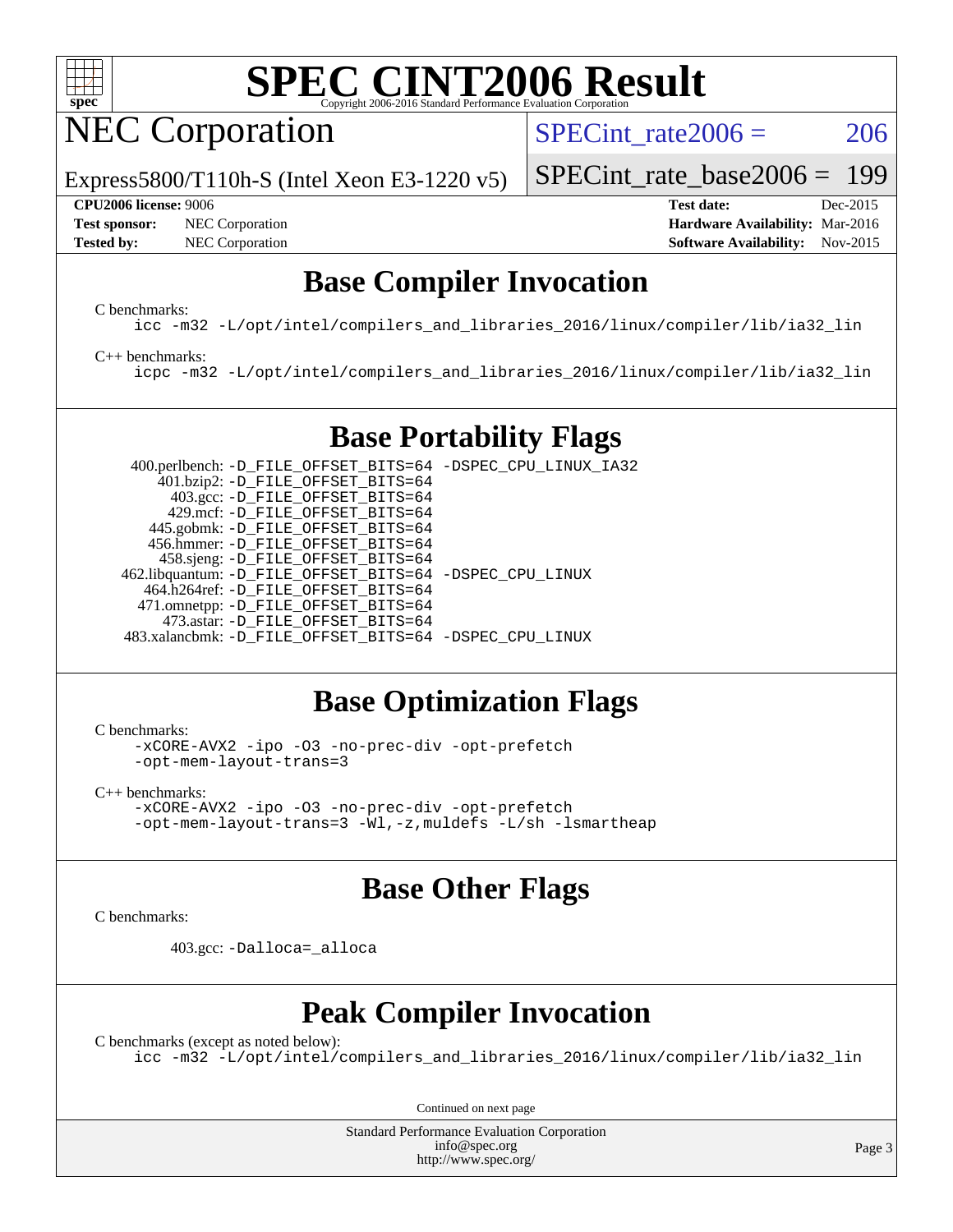

NEC Corporation

SPECint rate $2006 = 206$ 

Express5800/T110h-S (Intel Xeon E3-1220 v5)

[SPECint\\_rate\\_base2006 =](http://www.spec.org/auto/cpu2006/Docs/result-fields.html#SPECintratebase2006) 199

**[Tested by:](http://www.spec.org/auto/cpu2006/Docs/result-fields.html#Testedby)** NEC Corporation **[Software Availability:](http://www.spec.org/auto/cpu2006/Docs/result-fields.html#SoftwareAvailability)** Nov-2015

**[CPU2006 license:](http://www.spec.org/auto/cpu2006/Docs/result-fields.html#CPU2006license)** 9006 **[Test date:](http://www.spec.org/auto/cpu2006/Docs/result-fields.html#Testdate)** Dec-2015 **[Test sponsor:](http://www.spec.org/auto/cpu2006/Docs/result-fields.html#Testsponsor)** NEC Corporation **[Hardware Availability:](http://www.spec.org/auto/cpu2006/Docs/result-fields.html#HardwareAvailability)** Mar-2016

### **[Peak Compiler Invocation \(Continued\)](http://www.spec.org/auto/cpu2006/Docs/result-fields.html#PeakCompilerInvocation)**

400.perlbench: [icc -m64](http://www.spec.org/cpu2006/results/res2016q1/cpu2006-20160125-38930.flags.html#user_peakCCLD400_perlbench_intel_icc_64bit_bda6cc9af1fdbb0edc3795bac97ada53)

401.bzip2: [icc -m64](http://www.spec.org/cpu2006/results/res2016q1/cpu2006-20160125-38930.flags.html#user_peakCCLD401_bzip2_intel_icc_64bit_bda6cc9af1fdbb0edc3795bac97ada53)

456.hmmer: [icc -m64](http://www.spec.org/cpu2006/results/res2016q1/cpu2006-20160125-38930.flags.html#user_peakCCLD456_hmmer_intel_icc_64bit_bda6cc9af1fdbb0edc3795bac97ada53)

458.sjeng: [icc -m64](http://www.spec.org/cpu2006/results/res2016q1/cpu2006-20160125-38930.flags.html#user_peakCCLD458_sjeng_intel_icc_64bit_bda6cc9af1fdbb0edc3795bac97ada53)

[C++ benchmarks:](http://www.spec.org/auto/cpu2006/Docs/result-fields.html#CXXbenchmarks)

[icpc -m32 -L/opt/intel/compilers\\_and\\_libraries\\_2016/linux/compiler/lib/ia32\\_lin](http://www.spec.org/cpu2006/results/res2016q1/cpu2006-20160125-38930.flags.html#user_CXXpeak_intel_icpc_b4f50a394bdb4597aa5879c16bc3f5c5)

#### **[Peak Portability Flags](http://www.spec.org/auto/cpu2006/Docs/result-fields.html#PeakPortabilityFlags)**

 400.perlbench: [-D\\_FILE\\_OFFSET\\_BITS=64](http://www.spec.org/cpu2006/results/res2016q1/cpu2006-20160125-38930.flags.html#user_peakPORTABILITY400_perlbench_file_offset_bits_64_438cf9856305ebd76870a2c6dc2689ab) [-DSPEC\\_CPU\\_LP64](http://www.spec.org/cpu2006/results/res2016q1/cpu2006-20160125-38930.flags.html#b400.perlbench_peakCPORTABILITY_DSPEC_CPU_LP64) [-DSPEC\\_CPU\\_LINUX\\_X64](http://www.spec.org/cpu2006/results/res2016q1/cpu2006-20160125-38930.flags.html#b400.perlbench_peakCPORTABILITY_DSPEC_CPU_LINUX_X64) 401.bzip2: [-D\\_FILE\\_OFFSET\\_BITS=64](http://www.spec.org/cpu2006/results/res2016q1/cpu2006-20160125-38930.flags.html#user_peakPORTABILITY401_bzip2_file_offset_bits_64_438cf9856305ebd76870a2c6dc2689ab) [-DSPEC\\_CPU\\_LP64](http://www.spec.org/cpu2006/results/res2016q1/cpu2006-20160125-38930.flags.html#suite_peakCPORTABILITY401_bzip2_DSPEC_CPU_LP64) 403.gcc: [-D\\_FILE\\_OFFSET\\_BITS=64](http://www.spec.org/cpu2006/results/res2016q1/cpu2006-20160125-38930.flags.html#user_peakPORTABILITY403_gcc_file_offset_bits_64_438cf9856305ebd76870a2c6dc2689ab) 429.mcf: [-D\\_FILE\\_OFFSET\\_BITS=64](http://www.spec.org/cpu2006/results/res2016q1/cpu2006-20160125-38930.flags.html#user_peakPORTABILITY429_mcf_file_offset_bits_64_438cf9856305ebd76870a2c6dc2689ab) 445.gobmk: [-D\\_FILE\\_OFFSET\\_BITS=64](http://www.spec.org/cpu2006/results/res2016q1/cpu2006-20160125-38930.flags.html#user_peakPORTABILITY445_gobmk_file_offset_bits_64_438cf9856305ebd76870a2c6dc2689ab) 456.hmmer: [-D\\_FILE\\_OFFSET\\_BITS=64](http://www.spec.org/cpu2006/results/res2016q1/cpu2006-20160125-38930.flags.html#user_peakPORTABILITY456_hmmer_file_offset_bits_64_438cf9856305ebd76870a2c6dc2689ab) [-DSPEC\\_CPU\\_LP64](http://www.spec.org/cpu2006/results/res2016q1/cpu2006-20160125-38930.flags.html#suite_peakCPORTABILITY456_hmmer_DSPEC_CPU_LP64) 458.sjeng: [-D\\_FILE\\_OFFSET\\_BITS=64](http://www.spec.org/cpu2006/results/res2016q1/cpu2006-20160125-38930.flags.html#user_peakPORTABILITY458_sjeng_file_offset_bits_64_438cf9856305ebd76870a2c6dc2689ab) [-DSPEC\\_CPU\\_LP64](http://www.spec.org/cpu2006/results/res2016q1/cpu2006-20160125-38930.flags.html#suite_peakCPORTABILITY458_sjeng_DSPEC_CPU_LP64) 462.libquantum: [-D\\_FILE\\_OFFSET\\_BITS=64](http://www.spec.org/cpu2006/results/res2016q1/cpu2006-20160125-38930.flags.html#user_peakPORTABILITY462_libquantum_file_offset_bits_64_438cf9856305ebd76870a2c6dc2689ab) [-DSPEC\\_CPU\\_LINUX](http://www.spec.org/cpu2006/results/res2016q1/cpu2006-20160125-38930.flags.html#b462.libquantum_peakCPORTABILITY_DSPEC_CPU_LINUX) 464.h264ref: [-D\\_FILE\\_OFFSET\\_BITS=64](http://www.spec.org/cpu2006/results/res2016q1/cpu2006-20160125-38930.flags.html#user_peakPORTABILITY464_h264ref_file_offset_bits_64_438cf9856305ebd76870a2c6dc2689ab) 471.omnetpp: [-D\\_FILE\\_OFFSET\\_BITS=64](http://www.spec.org/cpu2006/results/res2016q1/cpu2006-20160125-38930.flags.html#user_peakPORTABILITY471_omnetpp_file_offset_bits_64_438cf9856305ebd76870a2c6dc2689ab) 473.astar: [-D\\_FILE\\_OFFSET\\_BITS=64](http://www.spec.org/cpu2006/results/res2016q1/cpu2006-20160125-38930.flags.html#user_peakPORTABILITY473_astar_file_offset_bits_64_438cf9856305ebd76870a2c6dc2689ab) 483.xalancbmk: [-D\\_FILE\\_OFFSET\\_BITS=64](http://www.spec.org/cpu2006/results/res2016q1/cpu2006-20160125-38930.flags.html#user_peakPORTABILITY483_xalancbmk_file_offset_bits_64_438cf9856305ebd76870a2c6dc2689ab) [-DSPEC\\_CPU\\_LINUX](http://www.spec.org/cpu2006/results/res2016q1/cpu2006-20160125-38930.flags.html#b483.xalancbmk_peakCXXPORTABILITY_DSPEC_CPU_LINUX)

### **[Peak Optimization Flags](http://www.spec.org/auto/cpu2006/Docs/result-fields.html#PeakOptimizationFlags)**

[C benchmarks](http://www.spec.org/auto/cpu2006/Docs/result-fields.html#Cbenchmarks):

 400.perlbench: [-xCORE-AVX2](http://www.spec.org/cpu2006/results/res2016q1/cpu2006-20160125-38930.flags.html#user_peakPASS2_CFLAGSPASS2_LDCFLAGS400_perlbench_f-xAVX2_5f5fc0cbe2c9f62c816d3e45806c70d7)(pass 2) [-prof-gen:threadsafe](http://www.spec.org/cpu2006/results/res2016q1/cpu2006-20160125-38930.flags.html#user_peakPASS1_CFLAGSPASS1_LDCFLAGS400_perlbench_prof_gen_21a26eb79f378b550acd7bec9fe4467a)(pass 1) [-ipo](http://www.spec.org/cpu2006/results/res2016q1/cpu2006-20160125-38930.flags.html#user_peakPASS2_CFLAGSPASS2_LDCFLAGS400_perlbench_f-ipo)(pass 2) [-O3](http://www.spec.org/cpu2006/results/res2016q1/cpu2006-20160125-38930.flags.html#user_peakPASS2_CFLAGSPASS2_LDCFLAGS400_perlbench_f-O3)(pass 2) [-no-prec-div](http://www.spec.org/cpu2006/results/res2016q1/cpu2006-20160125-38930.flags.html#user_peakPASS2_CFLAGSPASS2_LDCFLAGS400_perlbench_f-no-prec-div)(pass 2) [-par-num-threads=1](http://www.spec.org/cpu2006/results/res2016q1/cpu2006-20160125-38930.flags.html#user_peakPASS1_CFLAGSPASS1_LDCFLAGS400_perlbench_par_num_threads_786a6ff141b4e9e90432e998842df6c2)(pass 1) [-prof-use](http://www.spec.org/cpu2006/results/res2016q1/cpu2006-20160125-38930.flags.html#user_peakPASS2_CFLAGSPASS2_LDCFLAGS400_perlbench_prof_use_bccf7792157ff70d64e32fe3e1250b55)(pass 2) [-auto-ilp32](http://www.spec.org/cpu2006/results/res2016q1/cpu2006-20160125-38930.flags.html#user_peakCOPTIMIZE400_perlbench_f-auto-ilp32)

 401.bzip2: [-xCORE-AVX2](http://www.spec.org/cpu2006/results/res2016q1/cpu2006-20160125-38930.flags.html#user_peakPASS2_CFLAGSPASS2_LDCFLAGS401_bzip2_f-xAVX2_5f5fc0cbe2c9f62c816d3e45806c70d7)(pass 2) [-prof-gen:threadsafe](http://www.spec.org/cpu2006/results/res2016q1/cpu2006-20160125-38930.flags.html#user_peakPASS1_CFLAGSPASS1_LDCFLAGS401_bzip2_prof_gen_21a26eb79f378b550acd7bec9fe4467a)(pass 1) [-ipo](http://www.spec.org/cpu2006/results/res2016q1/cpu2006-20160125-38930.flags.html#user_peakPASS2_CFLAGSPASS2_LDCFLAGS401_bzip2_f-ipo)(pass 2) [-O3](http://www.spec.org/cpu2006/results/res2016q1/cpu2006-20160125-38930.flags.html#user_peakPASS2_CFLAGSPASS2_LDCFLAGS401_bzip2_f-O3)(pass 2) [-no-prec-div](http://www.spec.org/cpu2006/results/res2016q1/cpu2006-20160125-38930.flags.html#user_peakPASS2_CFLAGSPASS2_LDCFLAGS401_bzip2_f-no-prec-div)(pass 2) [-par-num-threads=1](http://www.spec.org/cpu2006/results/res2016q1/cpu2006-20160125-38930.flags.html#user_peakPASS1_CFLAGSPASS1_LDCFLAGS401_bzip2_par_num_threads_786a6ff141b4e9e90432e998842df6c2)(pass 1) [-prof-use](http://www.spec.org/cpu2006/results/res2016q1/cpu2006-20160125-38930.flags.html#user_peakPASS2_CFLAGSPASS2_LDCFLAGS401_bzip2_prof_use_bccf7792157ff70d64e32fe3e1250b55)(pass 2) [-opt-prefetch](http://www.spec.org/cpu2006/results/res2016q1/cpu2006-20160125-38930.flags.html#user_peakCOPTIMIZE401_bzip2_f-opt-prefetch) [-auto-ilp32](http://www.spec.org/cpu2006/results/res2016q1/cpu2006-20160125-38930.flags.html#user_peakCOPTIMIZE401_bzip2_f-auto-ilp32) [-ansi-alias](http://www.spec.org/cpu2006/results/res2016q1/cpu2006-20160125-38930.flags.html#user_peakCOPTIMIZE401_bzip2_f-ansi-alias)

403.gcc: [-xCORE-AVX2](http://www.spec.org/cpu2006/results/res2016q1/cpu2006-20160125-38930.flags.html#user_peakCOPTIMIZE403_gcc_f-xAVX2_5f5fc0cbe2c9f62c816d3e45806c70d7) [-ipo](http://www.spec.org/cpu2006/results/res2016q1/cpu2006-20160125-38930.flags.html#user_peakCOPTIMIZE403_gcc_f-ipo) [-O3](http://www.spec.org/cpu2006/results/res2016q1/cpu2006-20160125-38930.flags.html#user_peakCOPTIMIZE403_gcc_f-O3) [-no-prec-div](http://www.spec.org/cpu2006/results/res2016q1/cpu2006-20160125-38930.flags.html#user_peakCOPTIMIZE403_gcc_f-no-prec-div)

429.mcf: basepeak = yes

445.gobmk: basepeak = yes

Continued on next page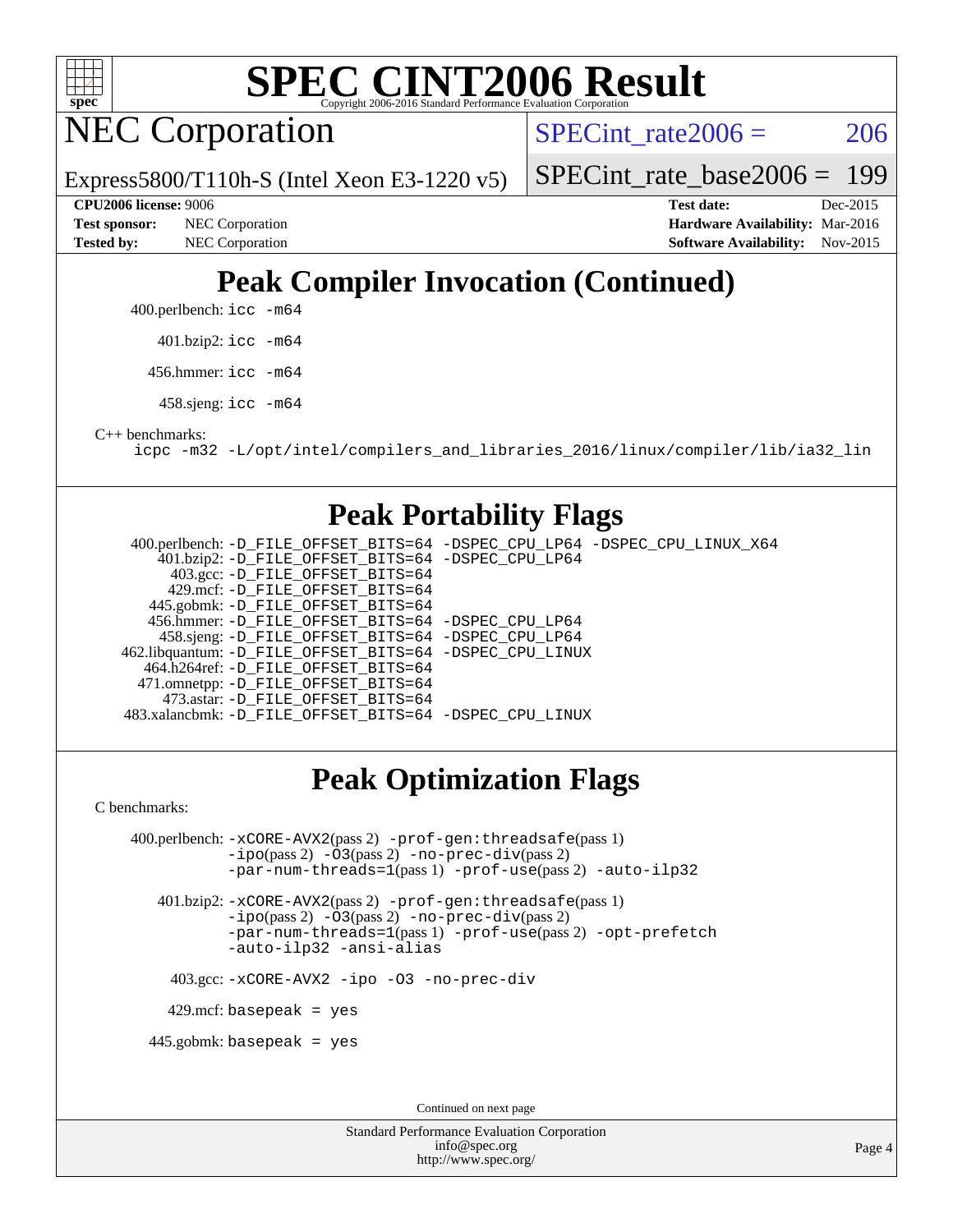

NEC Corporation

SPECint rate $2006 = 206$ 

Express5800/T110h-S (Intel Xeon E3-1220 v5)

[SPECint\\_rate\\_base2006 =](http://www.spec.org/auto/cpu2006/Docs/result-fields.html#SPECintratebase2006) 199

**[Test sponsor:](http://www.spec.org/auto/cpu2006/Docs/result-fields.html#Testsponsor)** NEC Corporation **NEC Corporation [Hardware Availability:](http://www.spec.org/auto/cpu2006/Docs/result-fields.html#HardwareAvailability)** Mar-2016

**[CPU2006 license:](http://www.spec.org/auto/cpu2006/Docs/result-fields.html#CPU2006license)** 9006 **[Test date:](http://www.spec.org/auto/cpu2006/Docs/result-fields.html#Testdate)** Dec-2015 [Tested by:](http://www.spec.org/auto/cpu2006/Docs/result-fields.html#Testedby) NEC Corporation **[Software Availability:](http://www.spec.org/auto/cpu2006/Docs/result-fields.html#SoftwareAvailability)** Nov-2015

### **[Peak Optimization Flags \(Continued\)](http://www.spec.org/auto/cpu2006/Docs/result-fields.html#PeakOptimizationFlags)**

456.hmmer: [-xCORE-AVX2](http://www.spec.org/cpu2006/results/res2016q1/cpu2006-20160125-38930.flags.html#user_peakCOPTIMIZE456_hmmer_f-xAVX2_5f5fc0cbe2c9f62c816d3e45806c70d7) [-ipo](http://www.spec.org/cpu2006/results/res2016q1/cpu2006-20160125-38930.flags.html#user_peakCOPTIMIZE456_hmmer_f-ipo) [-O3](http://www.spec.org/cpu2006/results/res2016q1/cpu2006-20160125-38930.flags.html#user_peakCOPTIMIZE456_hmmer_f-O3) [-no-prec-div](http://www.spec.org/cpu2006/results/res2016q1/cpu2006-20160125-38930.flags.html#user_peakCOPTIMIZE456_hmmer_f-no-prec-div) [-unroll2](http://www.spec.org/cpu2006/results/res2016q1/cpu2006-20160125-38930.flags.html#user_peakCOPTIMIZE456_hmmer_f-unroll_784dae83bebfb236979b41d2422d7ec2) [-auto-ilp32](http://www.spec.org/cpu2006/results/res2016q1/cpu2006-20160125-38930.flags.html#user_peakCOPTIMIZE456_hmmer_f-auto-ilp32)

 458.sjeng: [-xCORE-AVX2](http://www.spec.org/cpu2006/results/res2016q1/cpu2006-20160125-38930.flags.html#user_peakPASS2_CFLAGSPASS2_LDCFLAGS458_sjeng_f-xAVX2_5f5fc0cbe2c9f62c816d3e45806c70d7)(pass 2) [-prof-gen:threadsafe](http://www.spec.org/cpu2006/results/res2016q1/cpu2006-20160125-38930.flags.html#user_peakPASS1_CFLAGSPASS1_LDCFLAGS458_sjeng_prof_gen_21a26eb79f378b550acd7bec9fe4467a)(pass 1)  $-i\text{po}(pass 2) -03(pass 2) -no-prec-div(pass 2)$  $-i\text{po}(pass 2) -03(pass 2) -no-prec-div(pass 2)$  $-i\text{po}(pass 2) -03(pass 2) -no-prec-div(pass 2)$ [-par-num-threads=1](http://www.spec.org/cpu2006/results/res2016q1/cpu2006-20160125-38930.flags.html#user_peakPASS1_CFLAGSPASS1_LDCFLAGS458_sjeng_par_num_threads_786a6ff141b4e9e90432e998842df6c2)(pass 1) [-prof-use](http://www.spec.org/cpu2006/results/res2016q1/cpu2006-20160125-38930.flags.html#user_peakPASS2_CFLAGSPASS2_LDCFLAGS458_sjeng_prof_use_bccf7792157ff70d64e32fe3e1250b55)(pass 2) [-unroll4](http://www.spec.org/cpu2006/results/res2016q1/cpu2006-20160125-38930.flags.html#user_peakCOPTIMIZE458_sjeng_f-unroll_4e5e4ed65b7fd20bdcd365bec371b81f) [-auto-ilp32](http://www.spec.org/cpu2006/results/res2016q1/cpu2006-20160125-38930.flags.html#user_peakCOPTIMIZE458_sjeng_f-auto-ilp32)

462.libquantum: basepeak = yes

 464.h264ref: [-xCORE-AVX2](http://www.spec.org/cpu2006/results/res2016q1/cpu2006-20160125-38930.flags.html#user_peakPASS2_CFLAGSPASS2_LDCFLAGS464_h264ref_f-xAVX2_5f5fc0cbe2c9f62c816d3e45806c70d7)(pass 2) [-prof-gen:threadsafe](http://www.spec.org/cpu2006/results/res2016q1/cpu2006-20160125-38930.flags.html#user_peakPASS1_CFLAGSPASS1_LDCFLAGS464_h264ref_prof_gen_21a26eb79f378b550acd7bec9fe4467a)(pass 1)  $-i\text{po}(pass 2) -\overline{O}3(pass 2)$  [-no-prec-div](http://www.spec.org/cpu2006/results/res2016q1/cpu2006-20160125-38930.flags.html#user_peakPASS2_CFLAGSPASS2_LDCFLAGS464_h264ref_f-no-prec-div)(pass 2) [-par-num-threads=1](http://www.spec.org/cpu2006/results/res2016q1/cpu2006-20160125-38930.flags.html#user_peakPASS1_CFLAGSPASS1_LDCFLAGS464_h264ref_par_num_threads_786a6ff141b4e9e90432e998842df6c2)(pass 1) [-prof-use](http://www.spec.org/cpu2006/results/res2016q1/cpu2006-20160125-38930.flags.html#user_peakPASS2_CFLAGSPASS2_LDCFLAGS464_h264ref_prof_use_bccf7792157ff70d64e32fe3e1250b55)(pass 2) [-unroll2](http://www.spec.org/cpu2006/results/res2016q1/cpu2006-20160125-38930.flags.html#user_peakCOPTIMIZE464_h264ref_f-unroll_784dae83bebfb236979b41d2422d7ec2) [-ansi-alias](http://www.spec.org/cpu2006/results/res2016q1/cpu2006-20160125-38930.flags.html#user_peakCOPTIMIZE464_h264ref_f-ansi-alias)

[C++ benchmarks:](http://www.spec.org/auto/cpu2006/Docs/result-fields.html#CXXbenchmarks)

```
 471.omnetpp: -xCORE-AVX2(pass 2) -prof-gen:threadsafe(pass 1)
-ipo(pass 2) -O3(pass 2) -no-prec-div(pass 2)
-par-num-threads=1(pass 1) -prof-use(pass 2) -ansi-alias
-opt-ra-region-strategy=block -Wl,-z,muldefs
-L/sh -lsmartheap
```

```
 473.astar: basepeak = yes
```
 $483.xalanchmk: basepeak = yes$ 

### **[Peak Other Flags](http://www.spec.org/auto/cpu2006/Docs/result-fields.html#PeakOtherFlags)**

[C benchmarks](http://www.spec.org/auto/cpu2006/Docs/result-fields.html#Cbenchmarks):

403.gcc: [-Dalloca=\\_alloca](http://www.spec.org/cpu2006/results/res2016q1/cpu2006-20160125-38930.flags.html#b403.gcc_peakEXTRA_CFLAGS_Dalloca_be3056838c12de2578596ca5467af7f3)

The flags files that were used to format this result can be browsed at <http://www.spec.org/cpu2006/flags/Intel-ic16.0-official-linux64.html> <http://www.spec.org/cpu2006/flags/NEC-Platform-Settings-V1.2-110h-RevA.html>

You can also download the XML flags sources by saving the following links:

<http://www.spec.org/cpu2006/flags/Intel-ic16.0-official-linux64.xml> <http://www.spec.org/cpu2006/flags/NEC-Platform-Settings-V1.2-110h-RevA.xml>